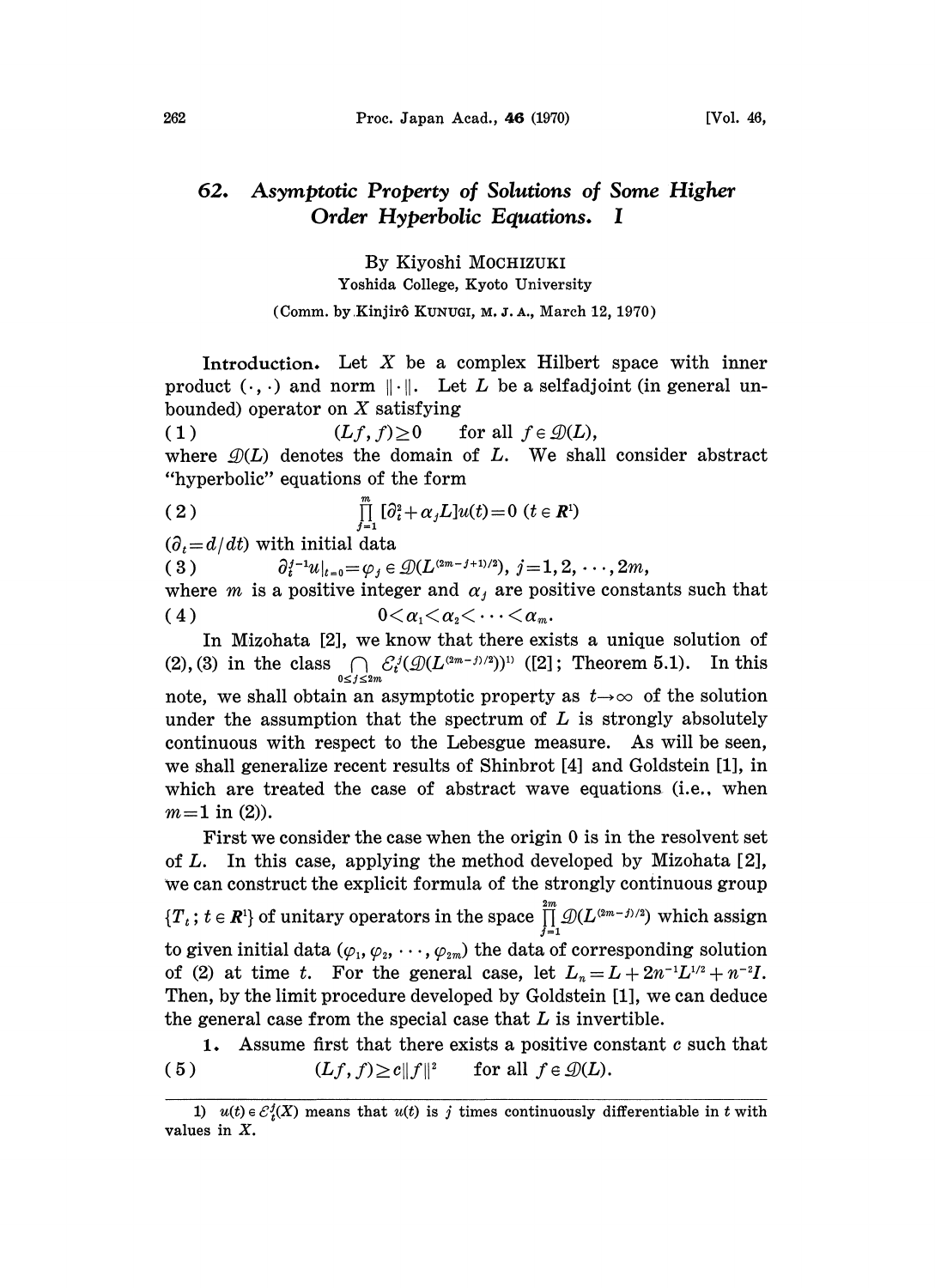We put  $H = L^{1/2}$ . Then for each  $j \ge 0$  integer,  $\mathcal{D}(H^j)$  is a linear subspace of  $X$ , and we have

( 6 )  $||Hf|| \ge \sqrt{c} ||f||$  for all  $f \in \mathcal{D}(H)$ . Equation (2) can be written in the form (7)  $\partial_t^{2m} u + \beta_1 L \partial_t^{2m-2} u + \cdots + \beta_m L^m u = 0.$ 

We put

( 8 )  $u_1 = u, u_2 = \partial_t u, \dots, u_{2m} = \partial_t^{2m-1} u.$ Then it follows from (7) that

$$
\partial_t \begin{bmatrix} u_1 \\ u_2 \\ \vdots \\ u_{2m} \end{bmatrix} = \begin{bmatrix} 0 & 1 & & \\ & 0 & 1 & \\ & & \ddots & \\ -\beta_m L^m & 0 & -\beta_{m-1} L^{m-1} & 0 & \cdots & -\beta_1 L & 0 \end{bmatrix} \begin{bmatrix} u_1 \\ u_2 \\ \vdots \\ u_{2m} \end{bmatrix}.
$$
  
We write this simply as

( 9 )  $\partial_t U(t) = A U(t), \qquad U = {}^t (u_1, u_2, \dots, u_{2m}).^2$ 

This equation will be considered as a differential equation in the space  $\mathcal{D}(H^{2m-1})\times \mathcal{D}(H^{2m-2})\times \cdots \times \mathcal{D}(H^0) = \prod_{j=1}^{2m} \mathcal{D}(H^{2m-j}),$  where the domain of <br>*A* is given as  $\mathcal{D}(A) = \prod_{j=1}^{2m} \mathcal{D}(H^{2m-j+1}).$ 

We put  $X_j = \mathcal{D}(H^j)(X_0 = X)$ . Then each  $X_j$  forms a Hilbert space with norm

$$
||f||_j = ||H^j f||, \qquad f \in X_j.
$$

Thus, in  $\prod_{i=1}^{2m} X_{2m-i}$  is defined the naturally induced norm

$$
\|F\|_{\widetilde{\mathscr{A}}} \!=\! \Big[\sum_{j=1}^{2m} \|f_j\|_{2m-j}^2\Big]^{1/2}, \quad F \!=\! { }^t(f_1,f_2,\cdots,f_{2m}).
$$

However, we define another norm (energy norm) in this space  $(cf.,$ Mizohata [2]).

We introduce the matrix

(10) 
$$
E(H) = \begin{bmatrix} H^{2m-1} & & \\ & H^{2m-2} & \\ & & \ddots & \\ & & & H^0 \end{bmatrix}.
$$

 $E(H)$  maps  $\prod_{j=1}^{2m} X_{2m-j}$  one-to-one onto  $X^{2m}$ , and it follows that (11)  $E(H)A=PHE(H),$ where

$$
P=\begin{bmatrix}0&1\\0&1\end{bmatrix}
$$
  
Since the equation  $\det[\gamma I-P]=0$  has the distinct roots  $\gamma=\pm\sqrt{\alpha_j}$ 

2) If  $M$  is matrix,  $^tM$  denotes the transpose of  $M$ .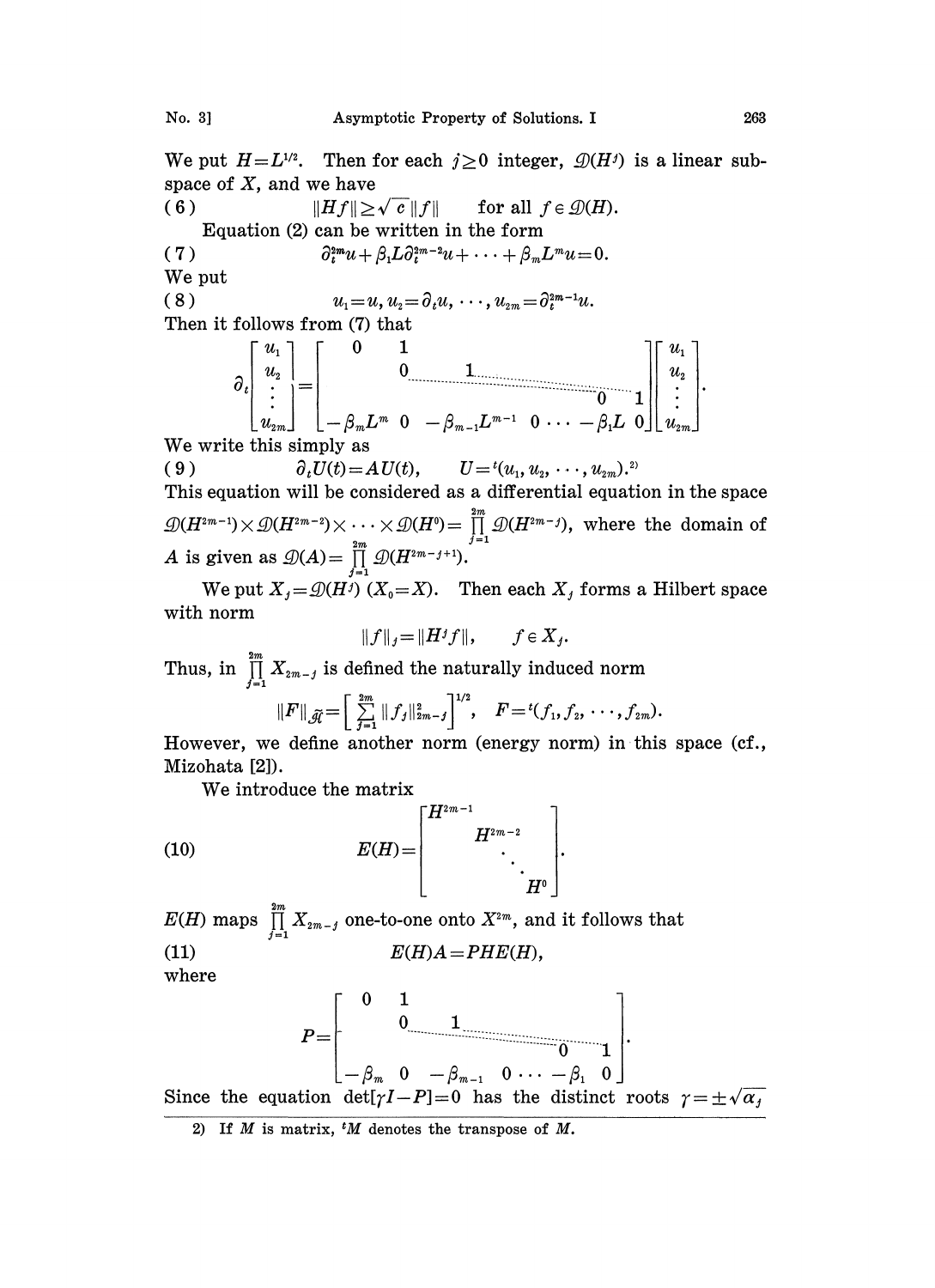$(j=1,2,\ldots,m)$  by (4), there exists a non-singular matrix  $N=(n_{1k})$ such that

(12)  $NP = iDN \quad (i = \sqrt{-1}),$  $\sqrt{ }$ 

$$
D=\left[\begin{array}{c}+\sqrt{\alpha_1} & & \\ & -\sqrt{\alpha_1} & & \\ & & \ddots & \\ & & & +\sqrt{\alpha_m} \\ & & & -\sqrt{\alpha_m}\end{array}\right].
$$

We introduce the following notation:

(13)  $\gamma_{2j-1} = +i\sqrt{\alpha_j}$  and  $\gamma_{2j} = -i\sqrt{\alpha_j}$  (j=1, 2, ..., m). Then  $N^{-1}$  is given as follows:

$$
N^{-1} = \left[\begin{array}{ccc} 1 & 1 & \cdots & 1 \\ \gamma_1 & \gamma_2 & \cdots & \gamma_{2m} \\ \cdots & \cdots & \cdots & \cdots \\ \gamma_1^{2m-1} & \gamma_2^{2m-1} & \cdots & \gamma_{2m}^{2m-1} \end{array}\right].
$$

Now we define in the space  $\prod_{i=1}^{m} X_{2m-i}$  the following new inner product

$$
(F, G)_{\mathcal{A}} = (NE(H)F, NE(H)G)_{X^{2m}} = \frac{2m}{y-1} \left( \sum_{k=1}^{2m} n_{jk} H^{2m-k} f_k, \sum_{k=1}^{2m} n_{jk} H^{2m-k} g_k \right).
$$

Then  $||F||_{\mathcal{A}} = (F, F)^{1/2}_{\mathcal{A}}$  is equivalent to the  $\tilde{\mathcal{A}}$ -norm. We denote by  $\mathcal{A}$ the Hilbert space with inner product  $(\cdot, \cdot)_{\mathcal{A}}$  and norm  $\|\cdot\|_{\mathcal{A}}$ .

Theorem 1. The operator A, with domain  $\mathcal{D}(A)=\prod_{i=1}^{2m}\mathcal{D}(H^{2m-j+1}),$ is skew selfadjoint in  $H$ .

Proof. From (11) and (12), it follows that

(14)  $(AF, G)_{\mathcal{A}} = (iDHNE(H)F, NE(H)G)_{X^{2m}}$ for any  $F \in \mathcal{D}(A)$  and  $\widetilde{G} \in \mathcal{H}$ . Note that  $E(H)\mathcal{H}=X^{2m}$  and  $E(H)\mathcal{D}(A)$  $=(\mathcal{D}(H))^{2m}$ . Then since DH is selfadjoint in  $X^{2m}$  with domain  $(\mathcal{D}(H))^{2m}$ , we see from (14) that  $A^* = -A$ . q.e.d.

It now follows that A generates <sup>a</sup> strongly continuous group  ${T<sub>t</sub> = e<sup>At</sup>$ ;  $t \in \mathbb{R}<sup>1</sup>$  of unitary operator in  $\mathcal{H}$  with the following properties:

(a)  $T<sub>i</sub>F$  is strongly differentiable in t if and only if F belongs to  $\mathcal{D}(A)$ , in which case

$$
(15) \t\t\t\t \partial_t T_t F = A T_t F,
$$

(b)  $T_t$  maps  $\mathcal{D}(A)$  onto  $\mathcal{D}(A)$  and commutes with A.

Suppose that  $F \in \mathcal{D}(A)$ , and denote the first component of  $T_iF$  by u(t). Then  $u(t) \in \mathcal{D}(H^{2m})=\mathcal{D}(L^m)$  and the last component of relation (15) gives

 $\partial_t^{2m} u = -\beta_m L^m u - \beta_{m-1} L^{m-1} \partial_t^2 u - \cdots - \beta_1 L \partial_t^{2(m-1)} u$ ;  $(16)$ that is,  $u(t)$  satisfies equation (2).

where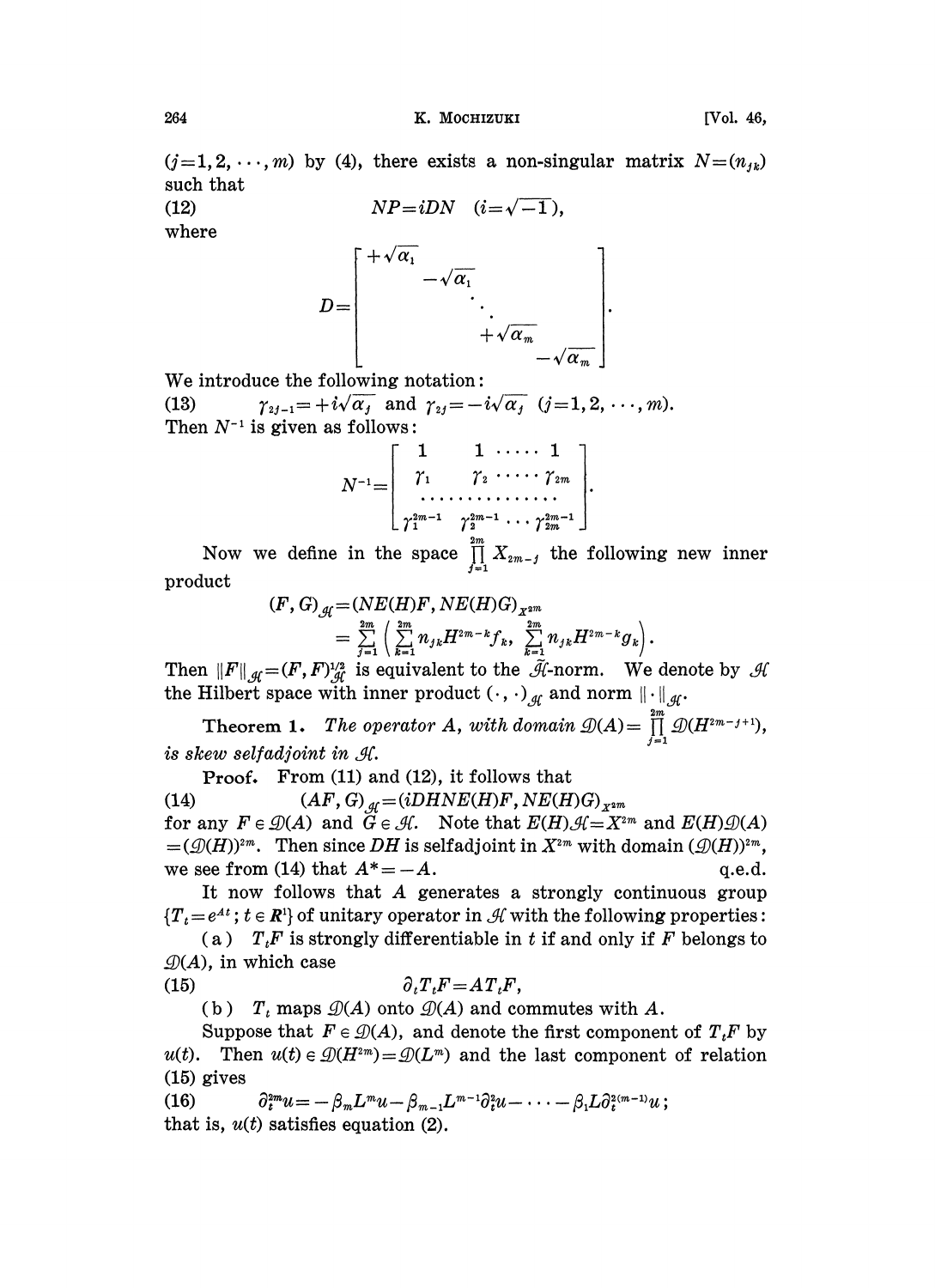From (14), it is not difficult to verify the following two lemmas. **Lemma 1.** The j-th component of  $T<sub>t</sub>F(F \in \mathcal{H})$  is expressed as

(17) 
$$
[T_{t}F]_{j} = \sum_{k=1}^{2m} (\gamma_{k})^{j-1} e^{r_{k}Ht} \sum_{l=1}^{2m} n_{kl} H^{j-l} f_{l}.
$$

Lemma 2. Let p be any integer such that  $p \leq 2m$ , and let

(18) 
$$
\Gamma_{p,j}^F = \Big\| \sum_{k=1}^{2m} n_{jk} H^{p-k} f_k \Big\|^2.
$$

Then

(19) 
$$
\left\| \sum_{k=1}^{2m} n_{jk} H^{p-k} [T_{k} F]_{k} \right\|^{2} = \Gamma_{p, j}^{F} \text{ for all } t \in \mathbb{R}^{1}.
$$

We can now prove the following theorem.

Theorem 2. Let L be a selfadjoint operator in X satisfying  $(5)$ . Suppose that the spectrum of L is strongly absolutely continuous with respect to the Lebesgue measure. Then for any  $\Phi = {^t}(\varphi_1, \varphi_2, \cdots, \varphi_{2m})$  $\in \mathcal{D}(L^m) \times \mathcal{D}(L^{(2m-1)/2}) \times \cdots \times \mathcal{D}(L^{1/2}),$  the solution  $u(t)=[T_t \Phi]_1$  of (2), (3) has the following asymptotic properties:

(20) 
$$
\lim_{t \to \infty} ||H^{p-j} \partial_i^{j-1} u(t)||^2 = \sum_{k=1}^{2m} |\gamma_k|^{2(j-1)} \Gamma_{p,k}^{\phi} (j=1,2,\dots, 2m),
$$
  
where  $H = L^{1/2}$  and p is any integer such that  $p \leq 2m$ .

**Proof.** Let  $\{E_{\sigma}^L : \sigma \in \mathbb{R}^1\}$  and  $\{E_{\sigma}^H : \sigma \in \mathbb{R}^1\}$  be the resolutions of the identity for L and H, respectively. Then since  $E^H_{\sigma} = E^L_{\sigma}$  for all  $\sigma \in \mathbb{R}^1_+ = (0, \infty)$ ,  $\sigma \rightarrow E^H_\sigma f$  ( $f \in X$ ) is strongly absolutely continuous.

$$
\mathcal{H}_{+} = (0, \infty), \ \sigma \rightarrow E_{\sigma}^{m} f \ (f \in X) \ \text{is strongly absolutely continuous.}
$$
\n
$$
\text{Put } \tilde{\varphi}_{j,p} = \sum_{k=1}^{2m} n_{jk} H^{p-k} \varphi_k. \quad \text{Then noting (13), we have from (17)}
$$
\n
$$
H^{p-j} \partial_{t}^{j-1} u(t) = \sum_{k=1}^{m} (i \sqrt{\alpha_k})^{j-1} \{ e^{i \sqrt{\alpha_k} H t} \tilde{\varphi}_{2k-1,p} + (-1)^{j-1} e^{-i \sqrt{\alpha_k} H t} \tilde{\varphi}_{2k,p} \}.
$$

Thus

$$
||H^{p-j}\partial_t^{j-1}u(t)||^2=\sum_{k=1}^m\alpha_k^{j-1}\{||\tilde\varphi_{2k-1,p}||^2+||\tilde\varphi_{2k,p}||^2\}+J(t),
$$

where

$$
J(t) = 2 \text{Re} \sum_{k=1}^{m} (-1)^{j-1} \alpha_k^{j-1} (e^{i2\sqrt{\alpha_k} Ht} \tilde{\varphi}_{2k-1,p}, \tilde{\varphi}_{2k,p}) + 2 \text{Re} \sum_{l=1}^{m} \sum_{k
$$

For any  $\gamma \neq 0$  real,  $e^{i \gamma H t}$  is represented as

(21) 
$$
(e^{i\eta Ht}f,g) = \int e^{i\eta \sigma t} d(E^H_{\sigma}f,g) \text{ for } f,g \in X.
$$

Since the scalar measure  $dm(\sigma) = d(E_{\sigma}^H f, g)$  is absolutely continuous, it follows from the Riemann-Lebesgue theorem that (21), which is the Since the scalar measure  $dm(\sigma) = a(E_{\tau}^{\tau}, g)$  is absolutely continuous, it<br>follows from the Riemann-Lebesgue theorem that (21), which is the<br>Fourier transform of dm( $\sigma$ ), tends as  $t \to \infty$  to zero. Thus noting (4), we deduce that  $\lim J(t) = 0$ .  $q.e.d.$ 

Corollary 1. In (20), if we put  $p = j = 1$ , then it follows that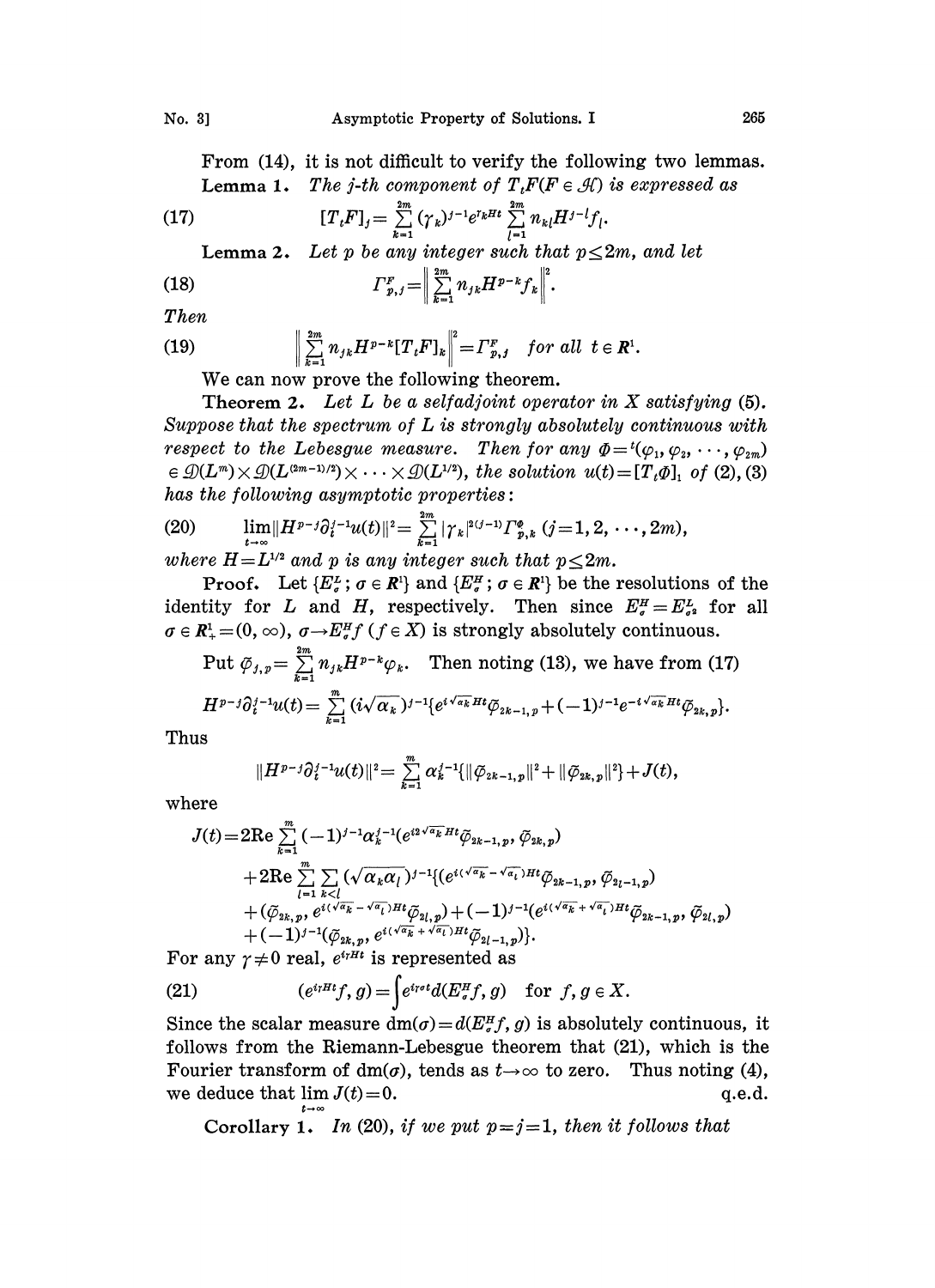K. MOCHIZUKI

(20)' 
$$
\lim_{t \to \infty} ||u(t)||^2 = \sum_{k=1}^{2m} \Gamma_{1,k}^{\phi} = ||H^{-2m+1}\Phi||_{\mathcal{H}}^2.
$$

2. Next, for the general case, we can prove the following theorem by the limit procedure (see Goldstein [1]).

**Theorem 3.** Let L be a selfadjoint operator in X satisfying  $(1)$ . Then for any  $\Phi = \{(\varphi_1, \varphi_2, \dots, \varphi_{2m}) \in \mathcal{D}(L^m) \times \mathcal{D}(L^{(2m-1)/2}) \times \dots \times \mathcal{D}(L^{1/2}),\}$ the initial value problem  $(2), (3)$  has a unique solution in the class  $\bigcap$   $\mathcal{L}^j(\mathcal{Q}(L^{(2m-j)/2}))$  Let  $\Gamma^{\phi}$   $=$   $\left\| \sum_{n=1}^{2m} n \prod_{k=1}^{2m-k}$  $Then$ 

(22) 
$$
\left\| \sum_{k=1}^{2m} n_{jk} H^{2m-k} \partial_t^k u(t) \right\|^2 = \Gamma_{2m,j}^0.
$$

Moreover, if the spectrum of  $L$  is strongly absolutely continuous with respect to the Lebesgue measure, then

(23) 
$$
\lim_{t \to \infty} ||H^{2m-j}\partial_t^{j-1}u(t)||^2 = \sum_{k=1}^{2m} |\gamma_k|^{2(j-1)} \Gamma_{2m,k}^{\phi} (j=1,2,\dots,2m).
$$

**Proof.** Let  $L_n = L + 2n^{-1}L^{1/2} + n^{-2}I$ , so that  $L_n^{1/2} \equiv H_n = H + n^{-1}I$  $(n>0$  integer). Let  $u^{(n)}(t)$  be the unique solution of (2) with L replaced by  $L_n$  with initial data (3). Then as was shown previously

(23) 
$$
\partial_t^{2m-1} u^{(n)}(t) = \sum_{k=1}^{2m} (\gamma_k)^{2m-1} e^{r_k H_n t} \sum_{l=1}^{2m} n_{kl} H_n^{2m-l} \varphi_l.
$$

Since

$$
e^{\tau_k H_n t} = e^{\tau_k t/n} e^{\tau_k H t},
$$

as  $n \rightarrow \infty$ ,  $\partial_t^{2m-1} u^{(n)}(t)$  converges in X uniformly on compact intervals to a necessarily strongly continuous function  $u_{2m}(t) \in \mathcal{D}(H)$  given by

(24) 
$$
u_{2m}(t) = \sum_{k=1}^{2m} (\gamma_k)^{2m-1} e^{r_k H t} \sum_{l=1}^{2m} n_{kl} H^{2m-l} \varphi_l
$$

Let us define the functions  $u_j(t)$   $(j=1,2,\dots,2m-1)$  inductively as

$$
u_j(t) = \int_0^t u_{j+1}(s)ds + \varphi_j.
$$

Then  $u_j(t) \in \mathcal{D}(H^{2m-j+1})$  and as  $n \to \infty$ 

$$
\partial_t^j e^{-1} u^{(n)}(t) = \int_0^t \partial_s^j u^{(n)}(s) ds + \varphi_j \to u_j(t)
$$

uniformly on compact intervals. By definition  $u_i(t) = \partial_i^{i-1} u_i(t)$  (j=1, 2, ..., 2*m*). Further since  $\varphi_i \in \mathcal{D}(H^{2m-j+1})$ , it follows from (24) that  $u_{2m}(t)$  is strongly continuously differentiable and

(25) 
$$
\partial_t u_{2m}(t) \equiv \partial_t^{2m} u_1(t) = \sum_{k=1}^{2m} (\gamma_k)^{2m} e^{i_k H t} \sum_{l=1}^{2m} n_{kl} H^{2m-l+1} \varphi_l.
$$

Since  $\int_{a}^{t} e^{r_k H s} f ds \in \mathcal{D}(H)$  for all  $f \in X$  and  $H \int_{0}^{t} e^{r_k H s} f ds = \gamma_k^{-1} \{e^{r_k H t} f - f\}$ , it is not difficult to see, by induction, that

(26) 
$$
H^{2m-j}\partial_t^{j-1}u_1(t) = \sum_{k=1}^{2m} (\gamma_k)^{j-1} e^{r_k H t} \sum_{l=1}^{2m} n_{kl} H^{2m-l}\varphi_l
$$

and

$$
(27) \tH^{2m-j+1}\partial_t^{j-1}u_1(t)=\sum_{k=1}^{2m}(\gamma_k)^{j-1}e^{r_kHt}\sum_{l=1}^{2m}n_{kl}H^{2m-l+1}\varphi_l.
$$

266